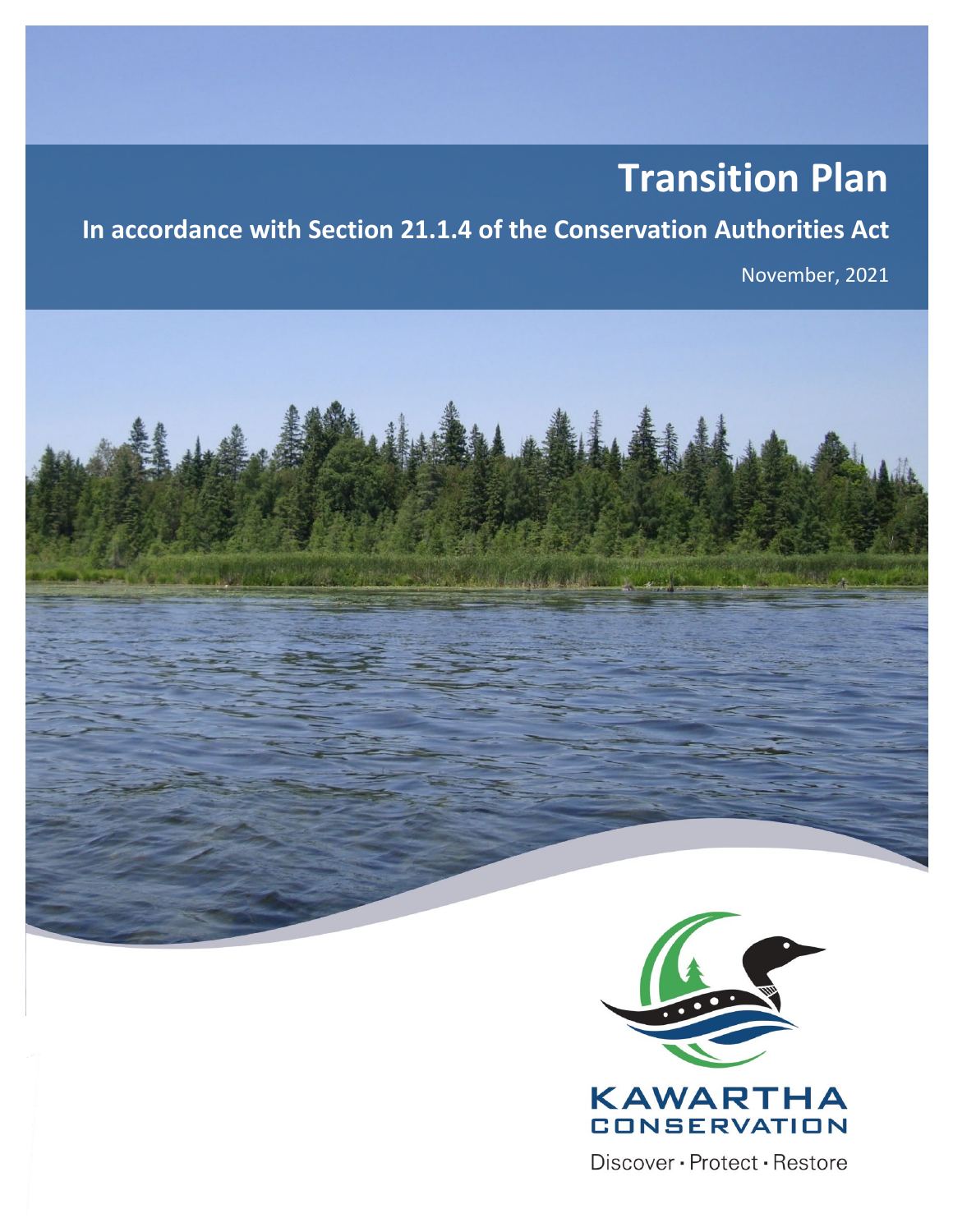## **Transition Plan**

## **Introduction**

The Conservation Authorities Act requires Conservation Authorities to prepare Transition Plans outlining steps and timelines for the preparation of an Inventory of Program and Services and for the development and execution of funding agreements between Kawartha Conservation and participating municipalities.

Funding agreements are to be struck for programs and services that are not deemed to be provincially mandatory core services outlined in the Conservation Authorities Act and associated regulations as outlined in Regulation 687/21 "Transition Plans and Agreements for Programs and Services" established under Section 21.1.2 of the Act.

This transition plan is relevant for participating municipalities that share geography with our watershed jurisdiction: City of Kawartha Lakes, Region of Durham (and its lower tier municipalities: Township of Brock, Municipality of Clarington, Township of Scugog), Municipality of Trent Lakes, and the Township of Cavan Monaghan.

## **Timelines and Deliverables**



#### **Transition Plan**

This Transition Plan is required to be completed by December 31, 2021, and distributed to member municipalities, the Ministry of the Environment, Conservation and Parks (MECP) and made publicly available.

### **Inventory of Programs and Services**

An inventory of program and services is to be prepared and circulated to participating municipalities by February 28, 2022.

The inventory of programs and services will be classified as mandatory, performed on behalf of a municipality, or determined for consideration of funding to municipalities. These categories are further identified in Section 21 of the Conservation Authorities Act.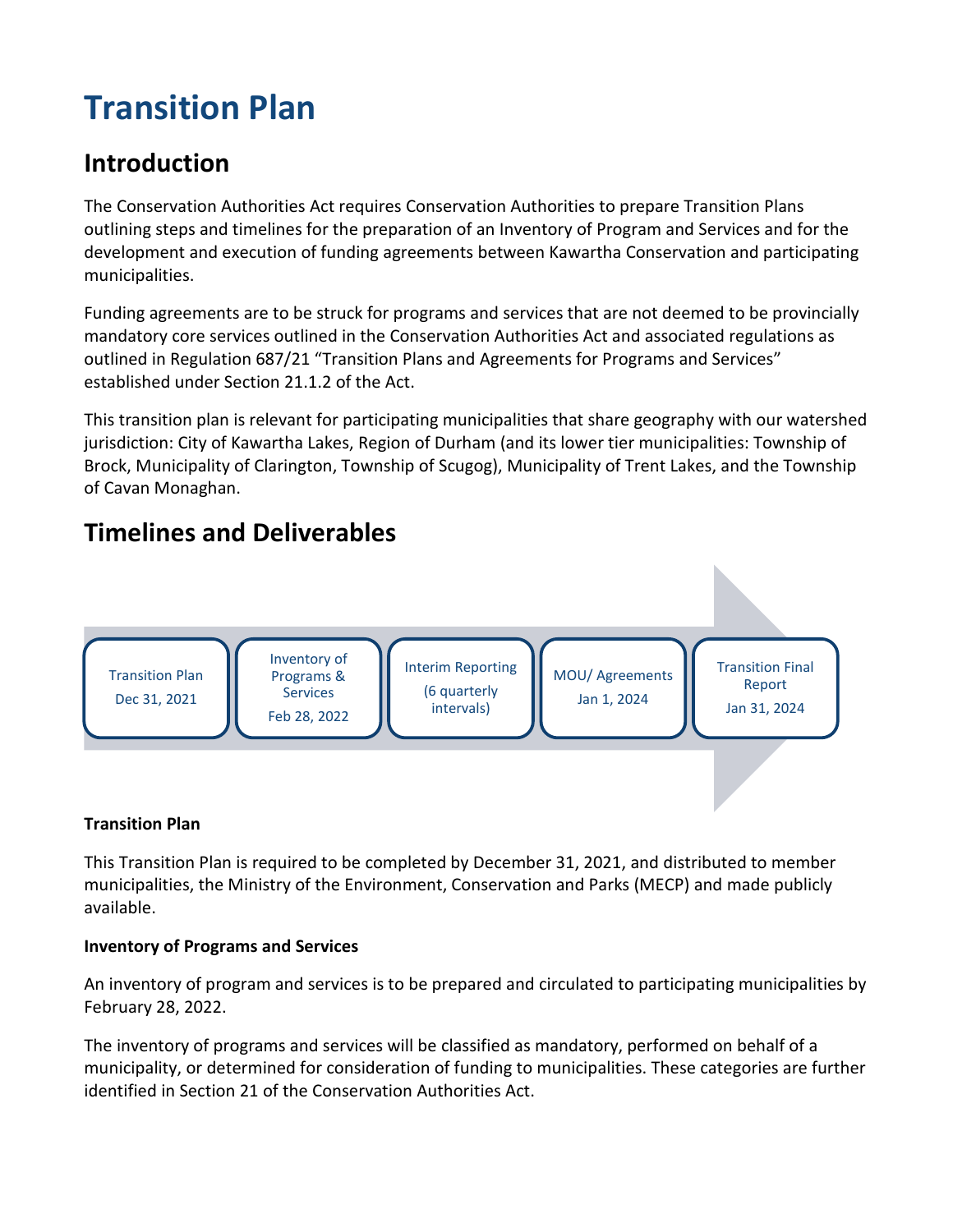The inventory will include an estimate of the annual cost of the service, sources of funding and the percentage attributed to each funding source, and may be refined as agreements are worked on, until January 1, 2024.

#### **Municipal Agreements**

Agreements will be required to be in place by January 1, 2024, with participating municipalities for non-mandatory programs and services where municipal funds are required. An option to extend this timeline from the Ministry can be applied for no later than October 1, 2023, with supplied rationale.

#### **Interim and Final Reporting**

Interim reporting will be required to be submitted to the MECP on a quarterly basis starting July 1, 2022, outlining progress on the development of municipal agreements and any changes in the inventory of programs and services. A final report is due to the MECP January 31, 2024, confirming that agreements are in place, and forwarding the final inventory of programs and services.

## **Workplan**

The following workplan lays out steps to be taken and associated timelines to develop and enter into funding agreements with the partner municipalities for:

- non-mandatory programs and services at the request of a municipality with municipal funding through a MOU, and,
- programs and services determined to be advisable by the conservation authority, where municipal funding is needed.

| <b>Item</b>                                                                                                                                       | <b>Deliverable</b>                                   | <b>Due Date</b>     |
|---------------------------------------------------------------------------------------------------------------------------------------------------|------------------------------------------------------|---------------------|
| <b>Transition Plan</b>                                                                                                                            |                                                      |                     |
| Open dialogue with participating municipalities<br>about the regulatory requirements and seek<br>feedback on engagement and negotiations          | Discussions with municipalities                      | Nov-Dec, 2021       |
| Obtain Board approval of the Transition Plan                                                                                                      | Staff report with proposed<br><b>Transition Plan</b> | Nov 25, 2021        |
| Submit Transition Plan to the Minister, distribute<br>to participating municipalities and post on<br>website (per subsection 3 of the regulation) | <b>Approved Transition Plan</b>                      | Dec 31, 2021        |
| <b>Program &amp; Service Inventory</b>                                                                                                            |                                                      |                     |
| Collaboration on Program & Service Inventory with<br>neighbouring conservation authorities and<br>interested municipal partners (consistency)     | Scoping of program and service<br>inventory          | Nov 2021 - Feb 2022 |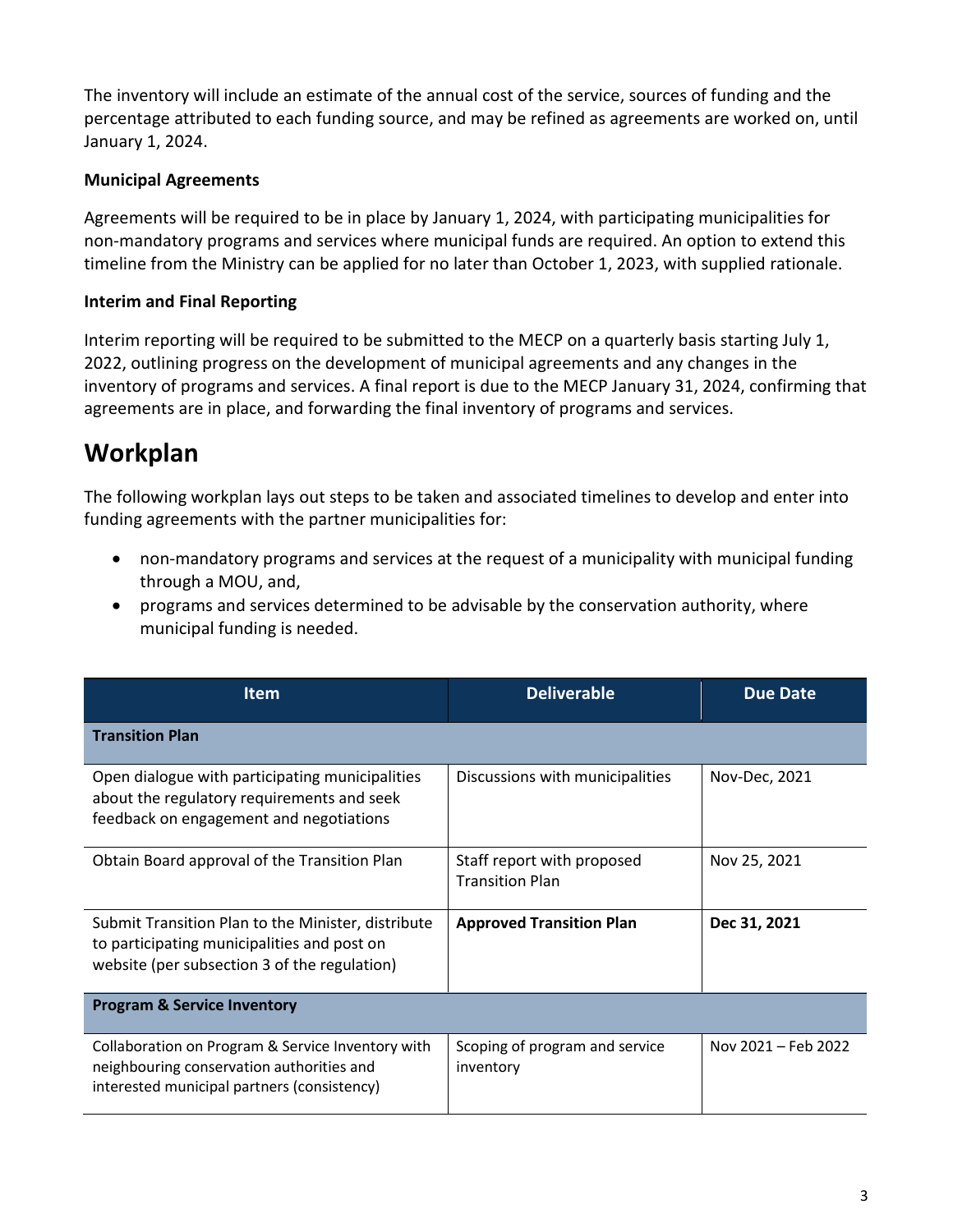| Development of Program & Service Inventory<br>including identification of category classification,<br>funding sources and average annual cost  | Draft Program & Service Inventory                                                                                                                     | Nov 2021 - Feb 2022                                |
|------------------------------------------------------------------------------------------------------------------------------------------------|-------------------------------------------------------------------------------------------------------------------------------------------------------|----------------------------------------------------|
| Obtain initial Board direction on scope of non-<br>mandatory programs & services and funding<br>sources                                        | Staff report                                                                                                                                          | Jan 27, 2022                                       |
| Obtain Board approval of the Program & Service<br>Inventory                                                                                    | Staff report with proposed<br>Program & Service Inventory                                                                                             | Feb 24, 2022                                       |
| Submit Inventory to the Ministry, circulate to<br>participating municipalities and post on website<br>(per subsection 5 (1) of the regulation) | <b>Approved Program &amp; Service</b><br>Inventory                                                                                                    | Feb. 28, 2022                                      |
| Adjust Program & Service Inventory as may be<br>requested based on municipality reviews of the<br>inventory                                    | Record changes and include in<br>mandatory interim reporting to the<br>Ministry as may be required (per<br>subsection 5 (3) (a) of the<br>regulation) | See mandatory<br>reporting dates                   |
| Provide final Program & Service Inventory to the<br>Ministry as part of the Final Report                                                       | <b>Final Program &amp; Service Inventory</b>                                                                                                          | See mandatory<br>reporting dates (Jan<br>31, 2024) |
| <b>MOUs &amp; Agreements</b>                                                                                                                   |                                                                                                                                                       |                                                    |
| Ongoing discussions with participating<br>municipalities regarding timing, form and content<br>of MOUs/agreements                              | Outreach and feedback sessions<br>with municipalities                                                                                                 | Mar 2022- Aug 2023                                 |
|                                                                                                                                                |                                                                                                                                                       |                                                    |
| Collaboration with conservation authorities<br>(consistency)                                                                                   |                                                                                                                                                       | Jan 2022 - Dec 2023                                |
| Maintain a record of the progress of negotiations of<br>cost apportioning agreements                                                           | Included in mandatory reporting to<br>Ministry (per subsection 7. (3) (c)<br>of the regulation)                                                       | See mandatory<br>reporting dates                   |
| Board endorsement of draft funding<br>MOU/agreement                                                                                            | Staff report                                                                                                                                          | Jul/Sep, 2023                                      |
| Complete negotiations of cost apportioning<br>agreements (per subsection 2 (1) of the regulation)                                              | <b>Executed cost apportioning</b><br>agreements                                                                                                       | Sep - Dec, 2023                                    |
| <b>Transition date</b>                                                                                                                         |                                                                                                                                                       | Jan 1, 2024                                        |